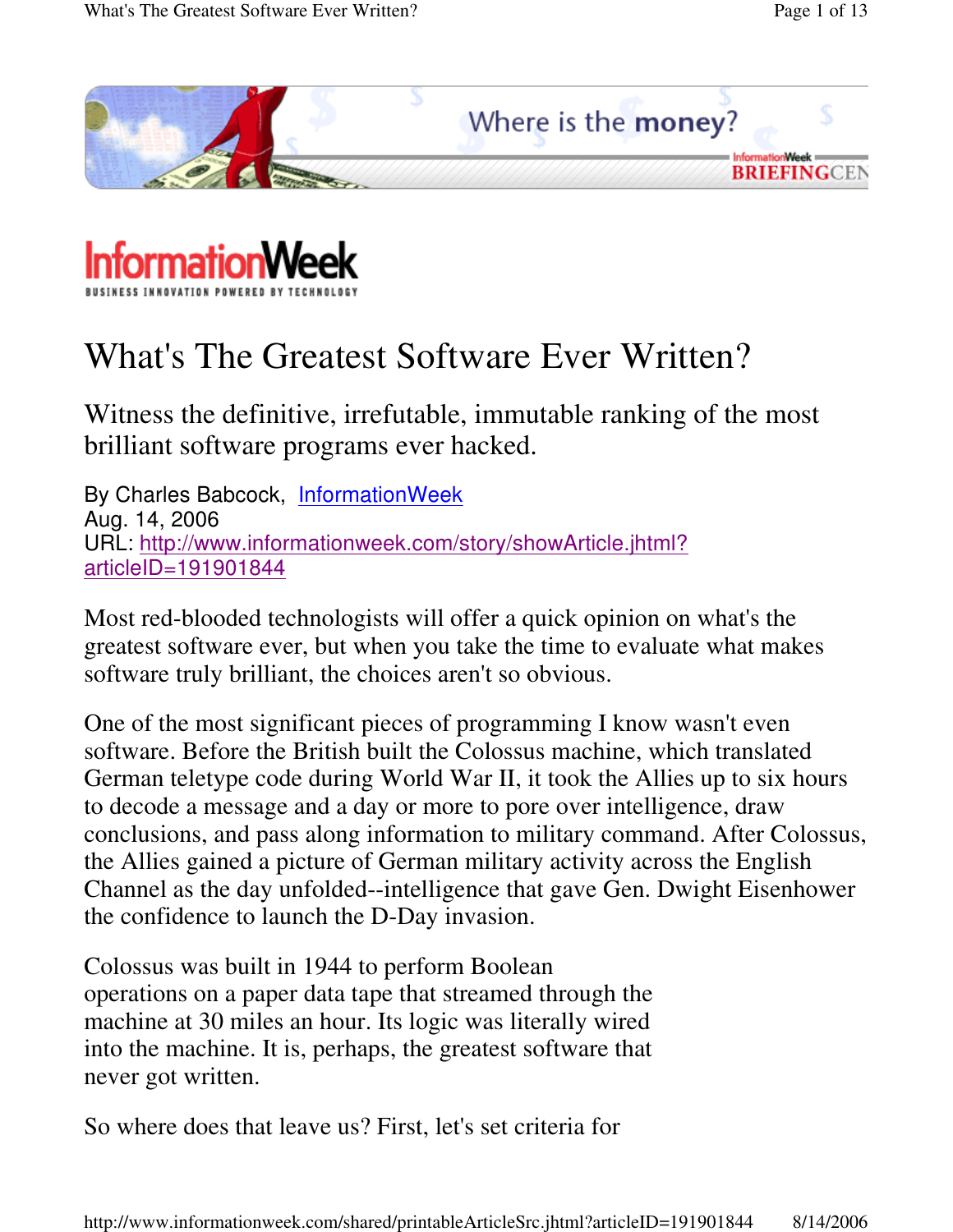what makes software great. Superior programming can be judged only within its historical context. It must represent a breakthrough, technical brilliance, something difficult that hadn't been done before. And it must be adopted in the real world. Colossus transformed a drawn-out mechanical process into electronics--it was an early computer--and provided a useful service by accelerating coded teletype translation. Colossus shaped history.

Another example of great programming was IBM's 360 system. The software was written as the first generalpurpose computer operating system in 1964. Many of the truths we assume today about software--that simple designs are better than complicated ones, that a few skilled programmers will accomplish more than platoons of them--are captured in Frederick Brooks' book on the project, *The Mythical Man-Month* (Addison-Wesley Professional, 1995). Brooks already knew how many things could go wrong with big software projects before the 360 project began. In fact, he was a critic within IBM of carrying out the project at all; he thought it had too many potential points of failure. That's why IBM put him in charge of it, I suppose.

Wise that they did. The result was the first computer system capable of running different applications at the same time. It spawned the IBM line of mainframes, which evolved into the 370 Series and present zSeries. To this day, those systems remain backwardly compatible with Brooks' 360 operating system. Which leads me to another attribute of great software: It's got legs. It isn't easily superseded.

#### **We Know Great**

Everybody agrees the IBM 360 was one of the greatest

pieces of software ever written. Greatness is easier to assess given a long historical perspective. The closer you get to the present, however, the harder it is to name the greatest software.





Photo courtesy of NASA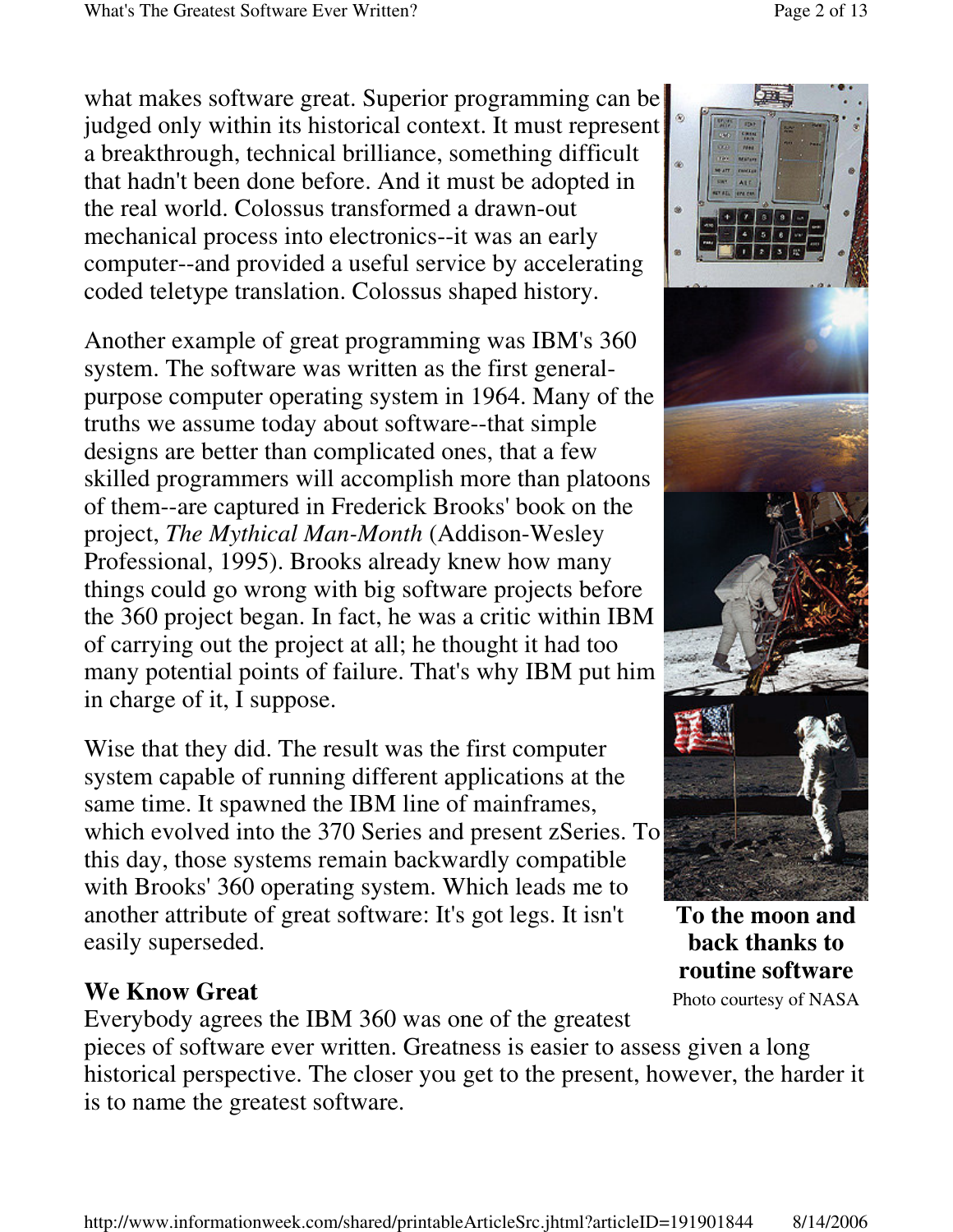Well, damn the torpedoes. With great insight, I've assembled this, my list of the greatest software ever written, from Colossus to the present. I've consulted software guru James Rumbaugh; Stuart Feldman, president of the Association of Computing Machinery; venture capitalists Ann Winblad and Gary Morgenthaler; Web site scripting software (PHP 3.0) authors Zeev Suraski and Andi Gutmans; and my little brother, Wally. The list remains my own, however. Those who find it full of wise and inspired choices can E-mail me at the address at the end of this story. For those who find it misguided, distasteful, or willfully ignorant, send your message to Wally, a 6-foot-3-inch former basketball star who still packs a wallop.

I've always been amazed at the Apollo spacecraft guidance system, built by the MIT Instrumentation Lab. In 1969, this software got Apollo 11 to the moon, detached the lunar module, landed it on the moon's surface, and brought three astronauts home. It had to function on the tiny amount of memory available in the onboard Raytheon computer--it carried 8 Kbytes, not enough for a printer driver these days. And there wouldn't be time to reboot in case of system failure when the craft made re-entry. It's just as well Windows wasn't available for the job.

The Apollo guidance system probably seems like routine software to technology sophisticates. Far more complex navigational systems are in operation today. The system's essentials were a few well-known algorithms based on proven logic. But to me, it's still rocket science. Great software dazzles us by virtue of what it does correctly in the face of everything that could go wrong.



**IBM 360 had staying power**

day.

To those unimpressed by the relative simplicity of the Apollo space system, I ask this: Would you rather place your life in the hands of a more complex system for moving things? Take, for example, the BAE Automated Systems software that was supposed to handle baggage at the Denver International Airport. On its October 1993 launch date, it lost or misdirected so much luggage, or delivered so much of it into the jaws of the conveyor, that the city had to delay opening the airport for 16 months. The cost overrun for the city: \$1.1 million per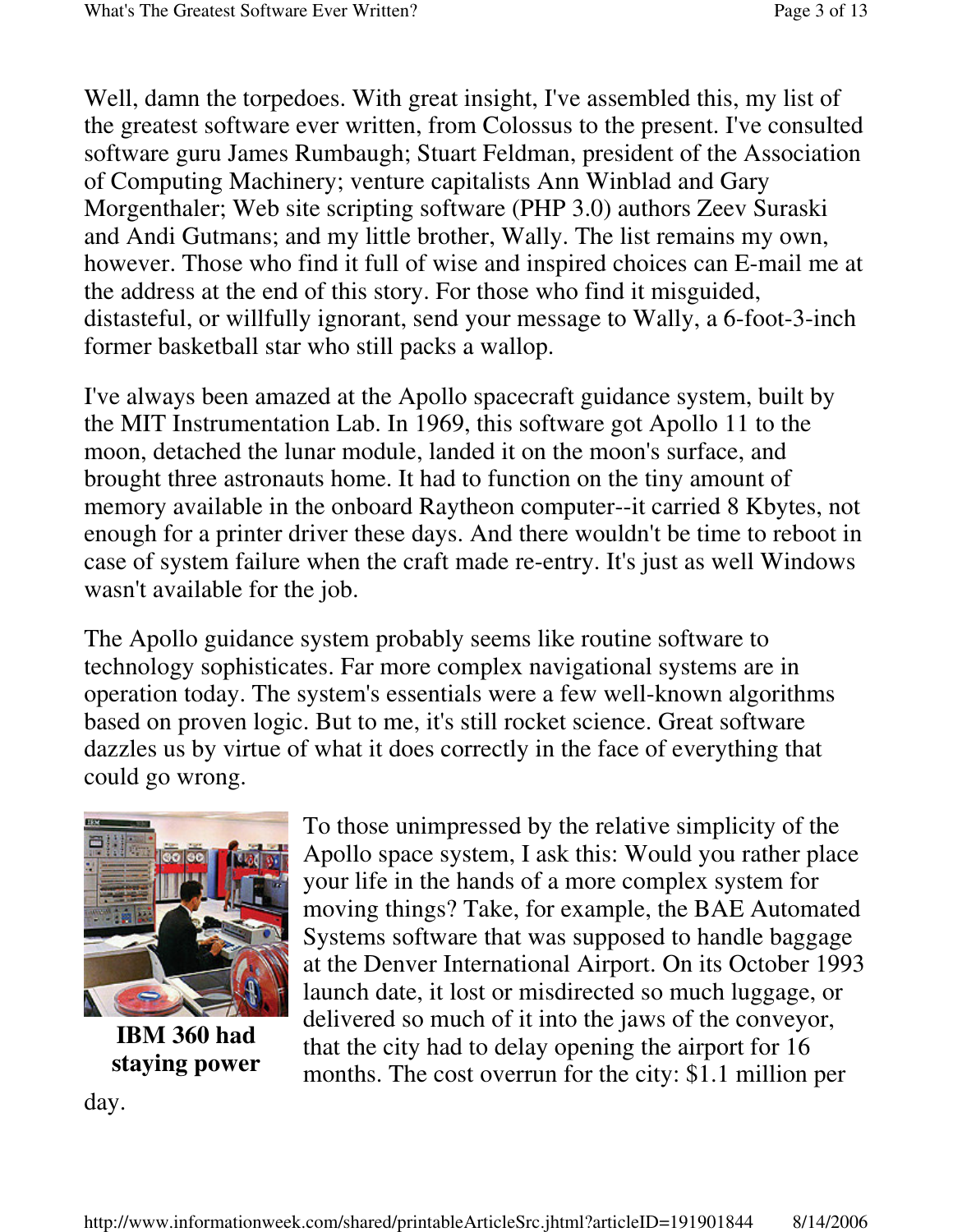For that matter, our lives already are in the hands of such software. The Federal Aviation Administration spent hundreds of millions of dollars, not once, but three times, trying to build an effective air traffic control system. It has thrown out about half of what it has created, technology valued at \$144 million, while the other half periodically hiccups and stalls. Great software? I'll stick with the Apollo guidance system. For software to be considered a success, it has to be up to handling the job it was created to do.

That axiom certainly applies to VisiCalc, the first spreadsheet software. It's great because it demonstrated the power of personal computing. The software put the ability to analyze and manipulate huge amounts of data into the hands of every business. But VisiCalc itself, despite representing a breakthrough concept, wasn't great software. It was flawed and clunky, and couldn't do many things users wanted it to do. The great implementation of the spreadsheet was not VisiCalc or even Lotus 1-2-3 but Microsoft Excel, which extended the spreadsheet's power and gave businesspeople a variety of calculating tools. Microsoft's claims that it makes great software are open to dispute, but the Excel spreadsheet is here to stay. Nearly everyone is touched by it.

## **Search for Intelligence**

There ought to be many examples of great software in the field of artificial intelligence. At one time, AI was going to produce a humanlike intelligence that could talk back to us, teach us things we didn't understand, and combine great reasoning power with command of endless data. What was the outcome for AI? Too much artifice, not enough intelligence.

Neural nets, which arose from AI research, produced automated fingerprint identification systems used worldwide. That's good pattern-matching, but is it actual intelligence? I don't see the logic.

The AI application that produced the first real breakthrough was the inference engine, a system with a knowledge base of conditions and rules. Such a computer can match a condition, such as a 104-degree fever in a patient, to a rule, such as the fact that bacterial infections cause high fevers. One of the best, the Mycin medical diagnosis system, could correctly identify bacterial infections in people based on their symptoms

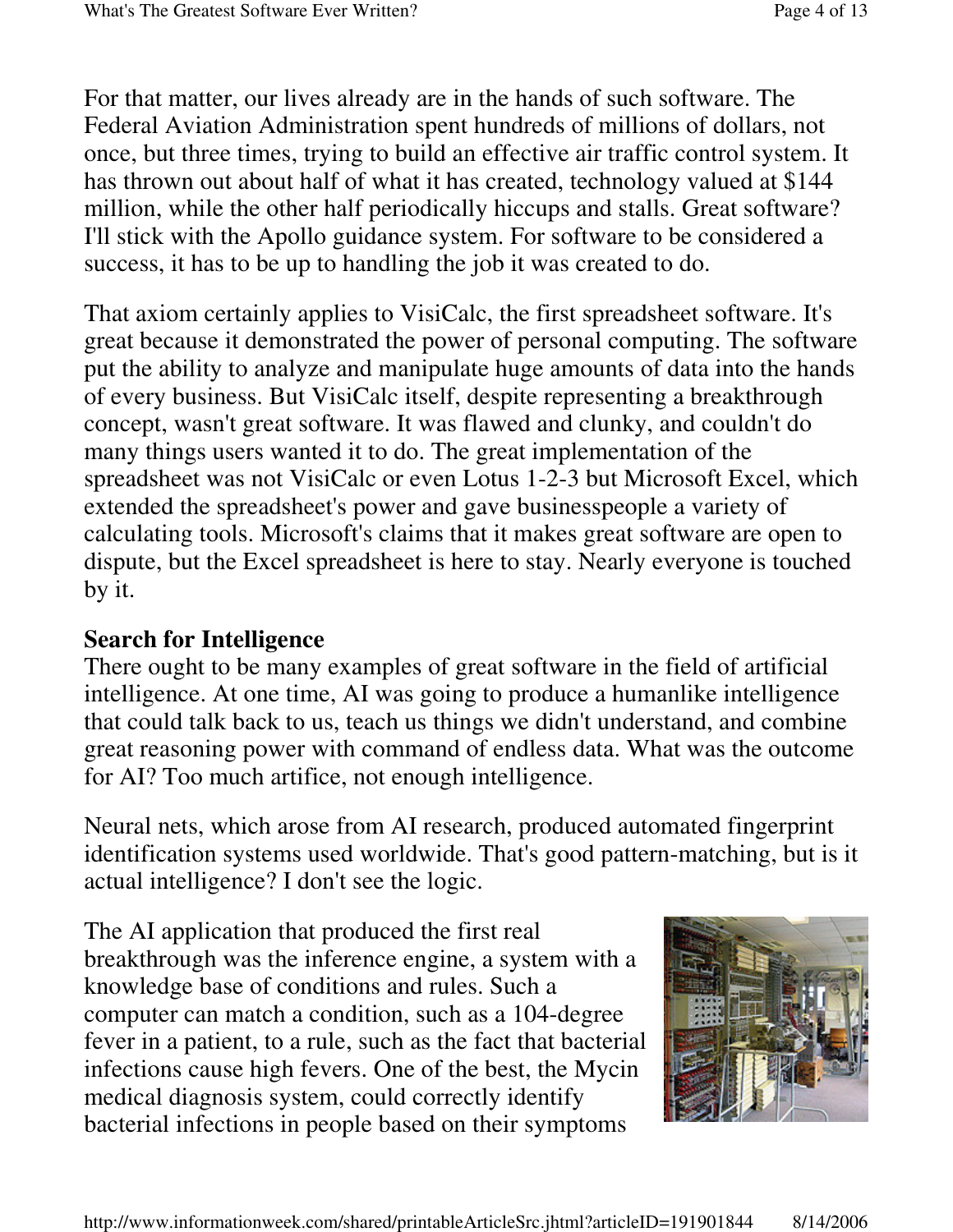65% of the time. That's better than most nonspecialized physicians. But it never moved out of the lab into popular use. No one knew who to sue when it was wrong.

### **Colossus: The greatest software never written**

My favorite AI package was IBM's Deep Blue program, which defeated chess Grand Champion Garry Kasparov in a six-game match. Kasparov complained that Deep Blue had humans helping it behind the scenes, and he was right. IBM programmers were furiously revising Deep Blue between games to adjust it to Kasparov's playing style. That knocks Deep Blue off my list of candidates for great software. The IBM activity was within the rules but shouldn't have been. How was Kasparov supposed to compete? Rejigger his brain circuits?

AI software can be impressive, but all my examples fall short of being among the greatest.

I sometimes describe the browser as an emotionally handicapped dumb terminal. My brother, Wally, a research librarian, has convinced me that Mosaic, as the first graphical browser, "moved the Web out of the land of the tech weenies and into the world of ordinary humans." One predecessor, Gopher, is an example of a near miss, and then there was ViolaWWW, the first browser with buttons for moving backward and forward through Web pages.

But Mosaic's combination of address lines, mouse-based pointing and clicking, multimedia file displays, and hyperlinking in its window meant clients had finally found a perfect partnership with the information servers proliferating on the Internet. Mosaic combined elements for ease of use--the tool bar at the top and a set of pull-down menus--in a format that would be repeated in Netscape Navigator, Internet Explorer, and Firefox (in your Explorer window, select Help on the menu bar, click on About Internet Explorer, and a credit to Mosaic comes up). Technical brilliance? Not exactly, but a sorely needed, fresh technical synthesis. In other words, great software that opened the floodgates.

Can the same be said of the World Wide Web itself? Tim Berners-Lee produced a synthesis of hypertext linking, universal resource locator, and HTML page display that impacted our world, well, hugely. But the Web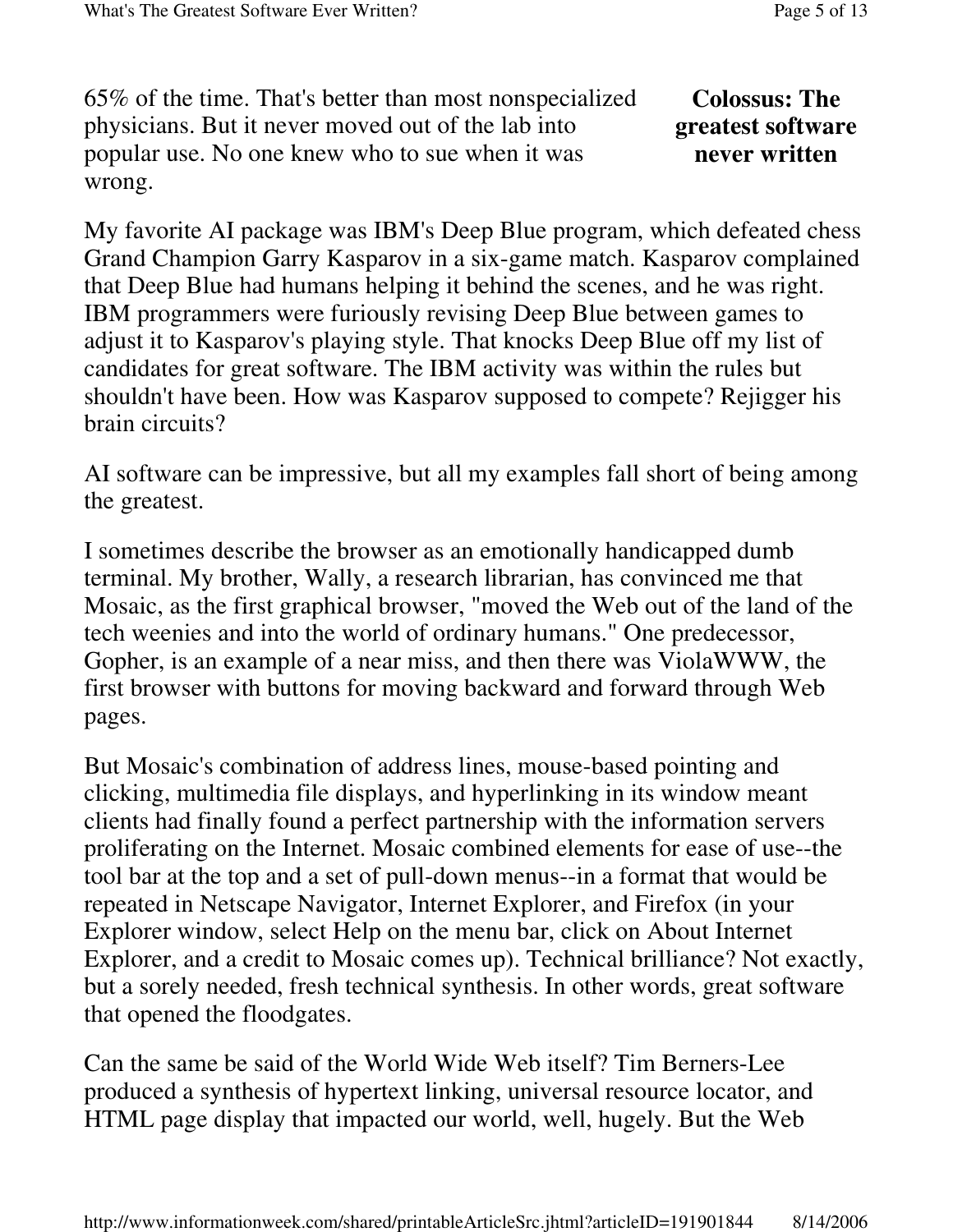copied existing ideas, which are all dependent on the underlying TCP/IP network protocols and BIND (Berkeley Internet Domain) domain name servers--the close-to-the-metal software that makes routers work. Nope, the Web isn't great software. But it sure pushes the needle off the scale when it comes to popular impact.

## **User's Delight**

Continuing into modern times, Google, in one aspect at least, represents great software. Search predated Google in the form of Lycos, Digital Equipment's AltaVista, and other engines. But Google incorporated a page-ranking structure into search results, assigning thousands of pages returned by the search engine a hierarchy reflecting their frequency of use. "The value of an academic paper is measured by the number of times it's mentioned in other papers and footnotes. Google adapted that convention to the Web," says Morgenthaler of Morgenthaler Ventures. It also moved a valuable information-structuring tool into the hands of millions of new users. That's great software.



## **Deep Blue had an artificial advantage--human tinkering**

#### Photo by Stan Hondal/AFP

I once thought of Sun's Java as a derivative language, a member of the C family that refined conventions already in existence. Upon reflection, I now know I was wrong. Java implemented the virtual machine on clients, allowing code to move over networks and run at a destination PC without knowing much about the machine itself. Java instituted the use of intermediate byte code, a form of source code that's been precompiled, which allows its translation to machine code just as it reaches the client. That equates to portability and performance. Java restricted the downloaded code to a sandbox, or set of boundaries--the client's hard drive, for example, was strictly off limits.

The sandbox saved users from security exposures they had experienced with unrestricted Microsoft Active X controls.

With these network-oriented features, Java swept into the business world at the dawn of the Internet era. Microsoft copied all of Java's best ideas when it made Visual Studio .Net. For Java to be first bitterly opposed, then embraced and extended, now that's a sure sign of greatness.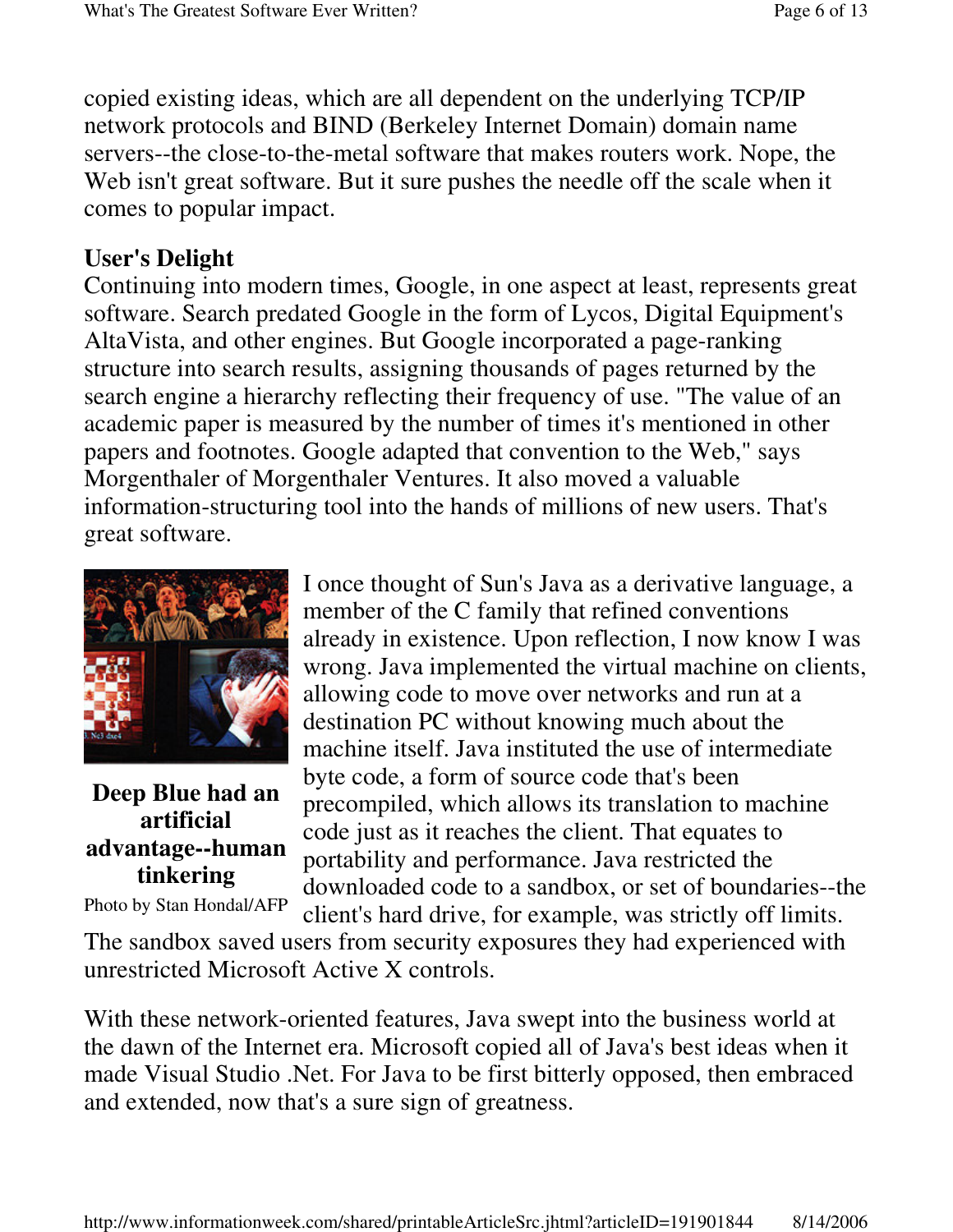What about software that's a little more user-focused, like desktop publishing? Desktop publishing was made possible by Adobe Systems' PostScript, which could digitally format type and images either at a computer or inside a laser printer. Adobe had simplified the professional typesetting system that came out of Xerox's Silicon Valley research facility, Xerox Palo Alto Research Center, achieving the right blend of simplicity and clean operation in PostScript. It made desktop publishing commonplace. Nicely done, but not enough of a technical breakthrough to be called great software.

Speaking of Xerox Parc, the Apple Macintosh was based on the Alto system built there. Alto included the first windowing interface, the first mouse, and first unified graphical user interface. But it never made it to market. It took an Apple redesign to give it impact. I can still remember the first time I sat down at a Macintosh at a hole-in-the-wall computer shop in Endicott, N.Y. I got that "rocket science" feeling: I could see what it was doing, but I couldn't believe it. The Mac incorporated the power of object-oriented computing into the user interface, and users have never looked back. The first Mac operating system was great software.

#### **As The Worm Turns**

Technology that infiltrates our daily lives and changes us qualifies as great. My next candidate meets that criterion, even if it's a loathsome piece of software. In 1988, the Morris worm raced around the Internet, infiltrating university servers and closing offices. Cornell student Robert Morris now says he made the worm so he could gauge the size of the Internet. Right.

Like most software, the worm theoretically could run in only one or two targeted environments, but it ended up illustrating something new about the Net. The worm could spread itself from server to server by exploiting a buffer overflow vulnerability in Sendmail. We didn't realize at the time how many back doors and defensive gaps lingered in Unix, Sendmail, Finger, and other systems. The worm also continuously queried servers and, in random cases, replicated itself. Morris said he added that feature to guarantee that his worm would spread. He succeeded.

As a piece of software, this intruder was a breakthrough, an eye-opening demonstration of what brilliant software might do on the anti-social side of the Internet. We were all starting to become interconnected; we all needed a wake-up call. Congratulations, Mr. Morris. The Great Worm proved an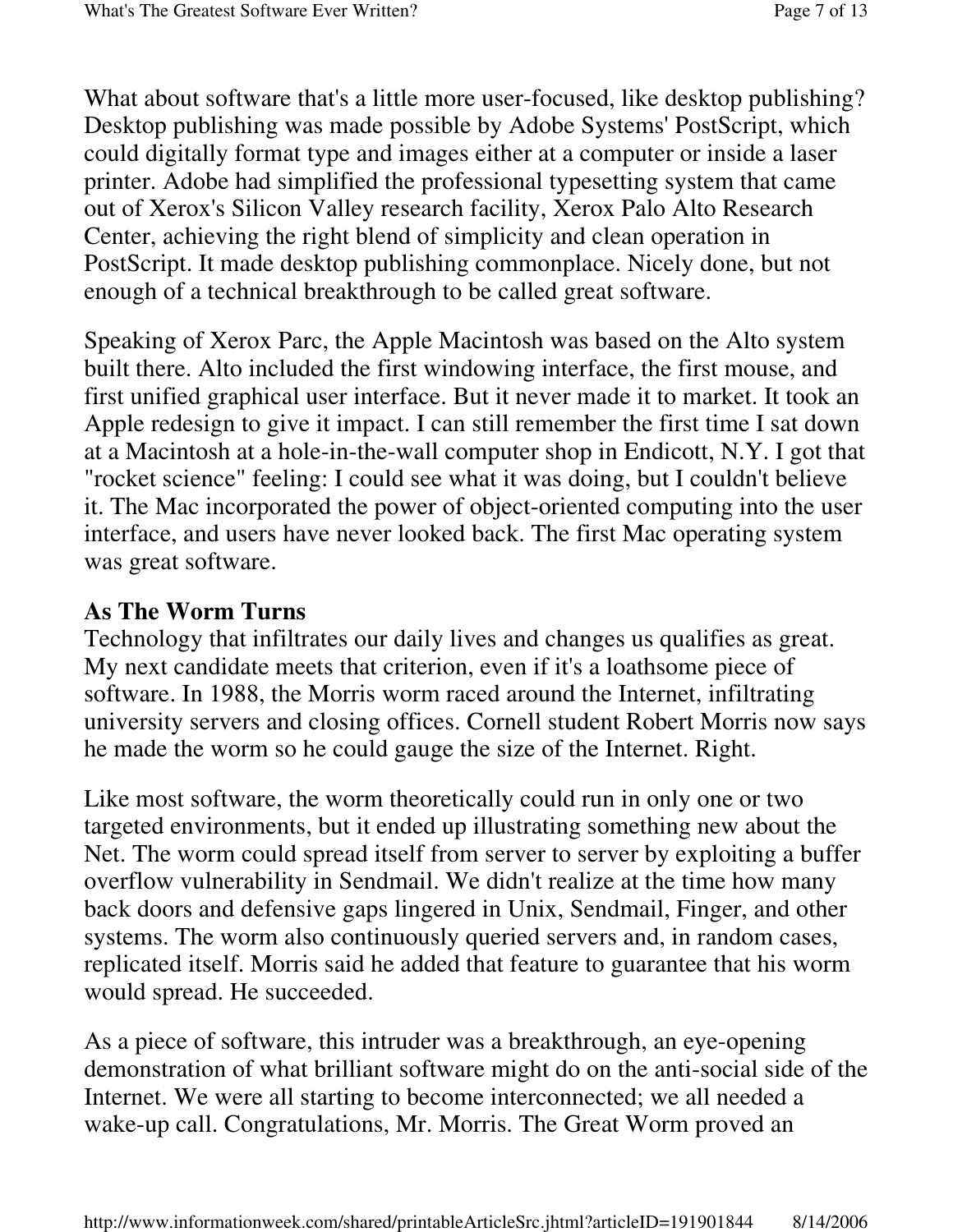incontrovertible alarm and accurate forecaster. It was great software.



**Was Sabre a winner because of science or bias--or both?**

Photo courtesy of American Airlines American Airlines' Sabre system was great, showing how software could evolve beyond the tactical needs of business and into the strategic. Sabre had the ability to match a customer's travel needs with the flights available at a travel agent's office. Its listings also included flights from American's competitors. The system saved American and travel agents time and money, and it helped the carrier steal market share. American found that by giving its own flights higher position on search screens, they were selected more frequently, so it corrupted Sabre's search mechanisms to give its own flights priority. American called it "screen science." The U.S. government called it "screen bias" and banned the practice. Sabre blazed a path on both

counts: business strategy and business bias. With the advent of the Internet, searching for flights would reappear as Travelocity's customer self-service. And general-purpose search engines would implement pay-for-placement search results.

## **The Top Three**

So how do I rank my candidates on a list from 1-12? In descending order, the greatest software ever written is:

- **12. The Morris worm**
- **11. Google search rank**
- **10. Apollo guidance system**
- **9. Excel spreadsheet**
- **8. Macintosh OS**
- **7. Sabre system**
- **6. Mosaic browser**
- **5. Java language**

## **4. IBM System 360 OS**

That leaves my third, second, and top-most choices still to go. So here they are:

No. 3 is the gene-sequencing software at the Institute for Genomic Research. It isn't a mammoth software system, but "on sheer technical brilliance, it gets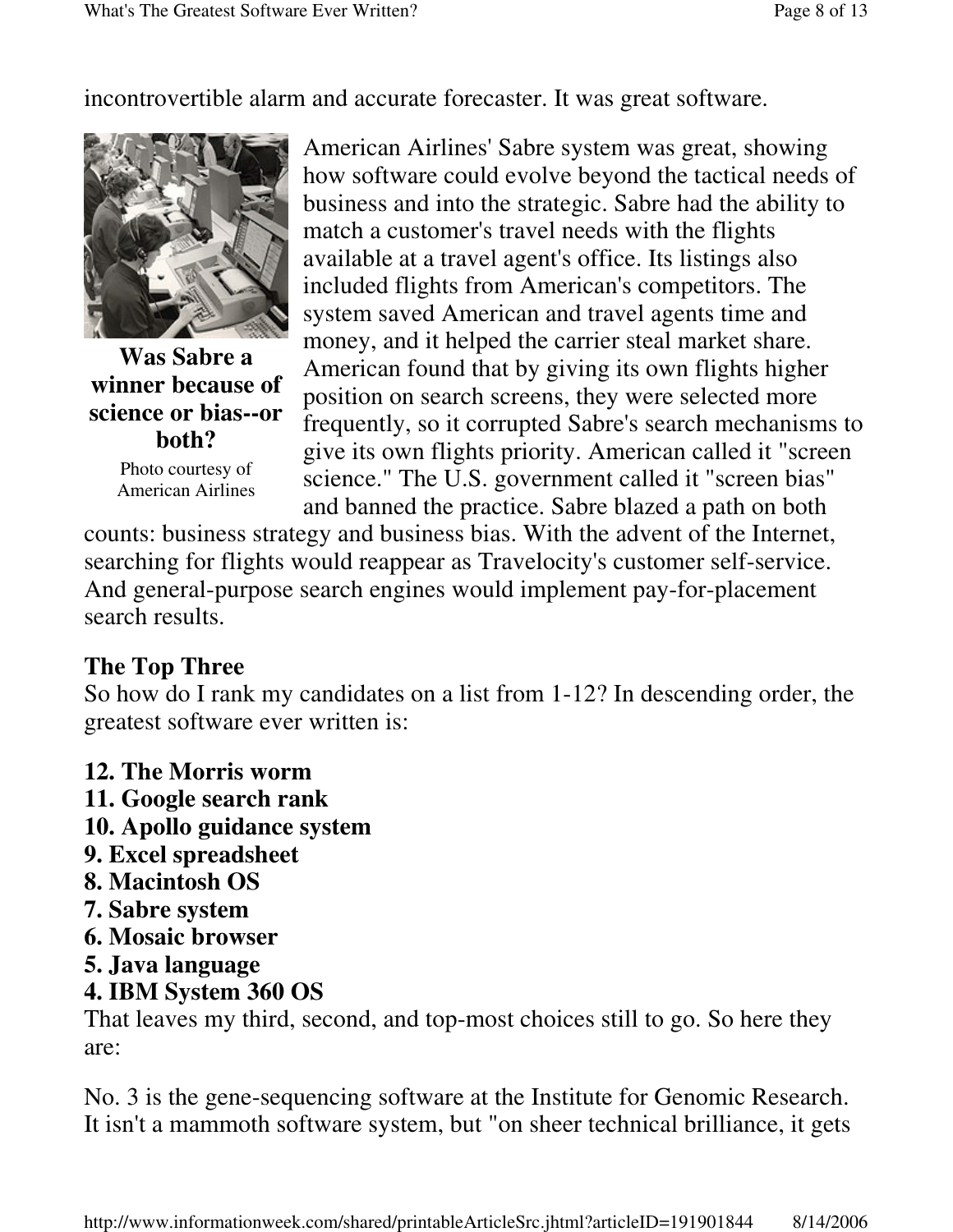10 out of 10," Morgenthaler says. The institute's sequencing system helped subdivide the task of understanding the DNA makeup of 20,000 human genes. Its breakthrough insights into the human genome and sequencing analysis, plus its ability to recombine subunits of analysis into the whole, "accelerated the science of genomics by at least a decade," Morgenthaler says. We now have the tools to begin tracing the paths of human migration out of Africa. The human genome reveals how minute the genetic differences are between ethnic groups at a time when such information is sorely needed. It gives a scientific basis for how humans can view each other as brothers at a time when we seem in danger of destroying one another. The software will be called on to perform many additional gene sequencing feats; the roots of many diseases and puzzles of heredity remain to be solved. Seldom have great research and great software been more closely intertwined.

My No. 2 choice is IBM's System R, a research project at the company's Almaden Research Lab in San Jose, Calif., that gave rise to the relational database. In the 1970s, Edgar Codd looked at the math of set theory and conceived a way to apply it to data storage and retrieval. Sets are related elements that together make up an abstract whole. The set of colors blue, white, and red, for example, are related elements that together make up the colors of the French flag. A relational database, using set theory, can keep elements related without storing them in a separate and clearly labeled bin. It also can find all the elements of a set on an impromptu basis while knowing only one unique identifier about the set.

System R and all that flowed from it--DB2, Oracle, Microsoft SQL Server, Sybase, PostgreSQL, MySQL, and others--will have an impact that we're still just beginning to feel. Relational databases can both store data sets about customers and search other sets of data to find how particular customers shop. The data is entered into the database as it's acquired; the database finds relationships hidden in the data. The relational database and its SQL access language let us do something the human mind has found almost impossible: locate a broad set of related data without remembering much about its content, where it's stored, or how it's related. All that's needed is one piece of information, a primary key that allows access to the set. I like System R for its incredible smoothness of operation, its scalability, and its overwhelming usefulness to those who deal with masses of data. It's software with a rare air of mathematical truth about it.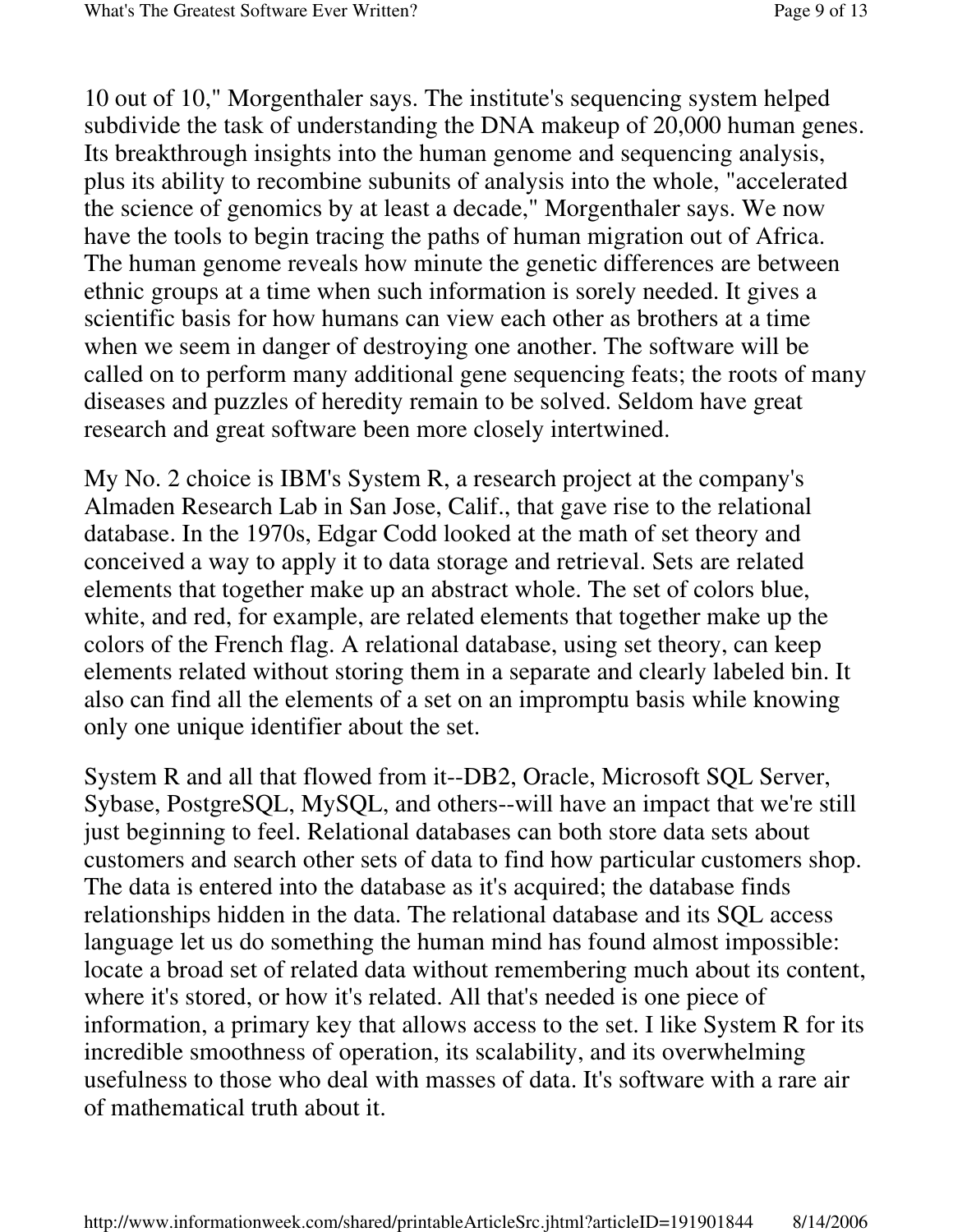And now for The Greatest Software Ever Written--Unix.

Bell Labs often gets credit for creating the Unix operating system, but Bell never funded its development. In fact, the labs' management knew nothing about it. Bell Labs had committed developers to a multivendor project called Multics that made use of many new ideas for an operating system. But the project fell apart, and a Bell Labs participant, Ken Thompson, decided he wanted a personal version of Multics so he could write shoot-'em-up games, says Feldman (who was the No. 7 developer on the AT&T Unix project and is now president of the Association for Computing Machinery).

In the best tradition of software, Unix was an individual effort that took on a life of its own. Thompson crafted Unix on a Labs reject, a tiny DEC PDP 7 minicomputer with either 16 or 32 Kbytes of memory--Feldman isn't sure which. "Unix was written under great constraints," he says. "There was no memory and no CPU power. You'd be embarrassed today not to have more memory and CPU in your wristwatch."

Thompson designed his stripped-down operating system to move data in blocks or "pages" from a computer's random access memory onto disk, freeing up memory space. When they're needed again, the operating system knows to go to the disk and page them back into memory. This way, a big operating system can run on a small computer with a small amount of memory. His operating system also was a multiuser system. Even the mainframes of the day were limited to a single user, making computing time expensive. Thompson's Uniplexed Information and Computing System (Unics) would let two people use a computer at the same time.

The Computer Science Research Group at the Labs heard about Unics and wanted a copy. At the group's request, Thompson and a colleague, Dennis Ritchie, agreed they would add text formatting to their system, provided they were given a PDP 11/20, a larger machine. Thus, Unix text processing was born of barter. Unics became Unix; was recast in tighter, more portable C code; and was brought to market by AT&T as the Unix System III.

So Unix System III was the greatest piece of software--almost. Bear with me here.

## **A GNU Philosophy**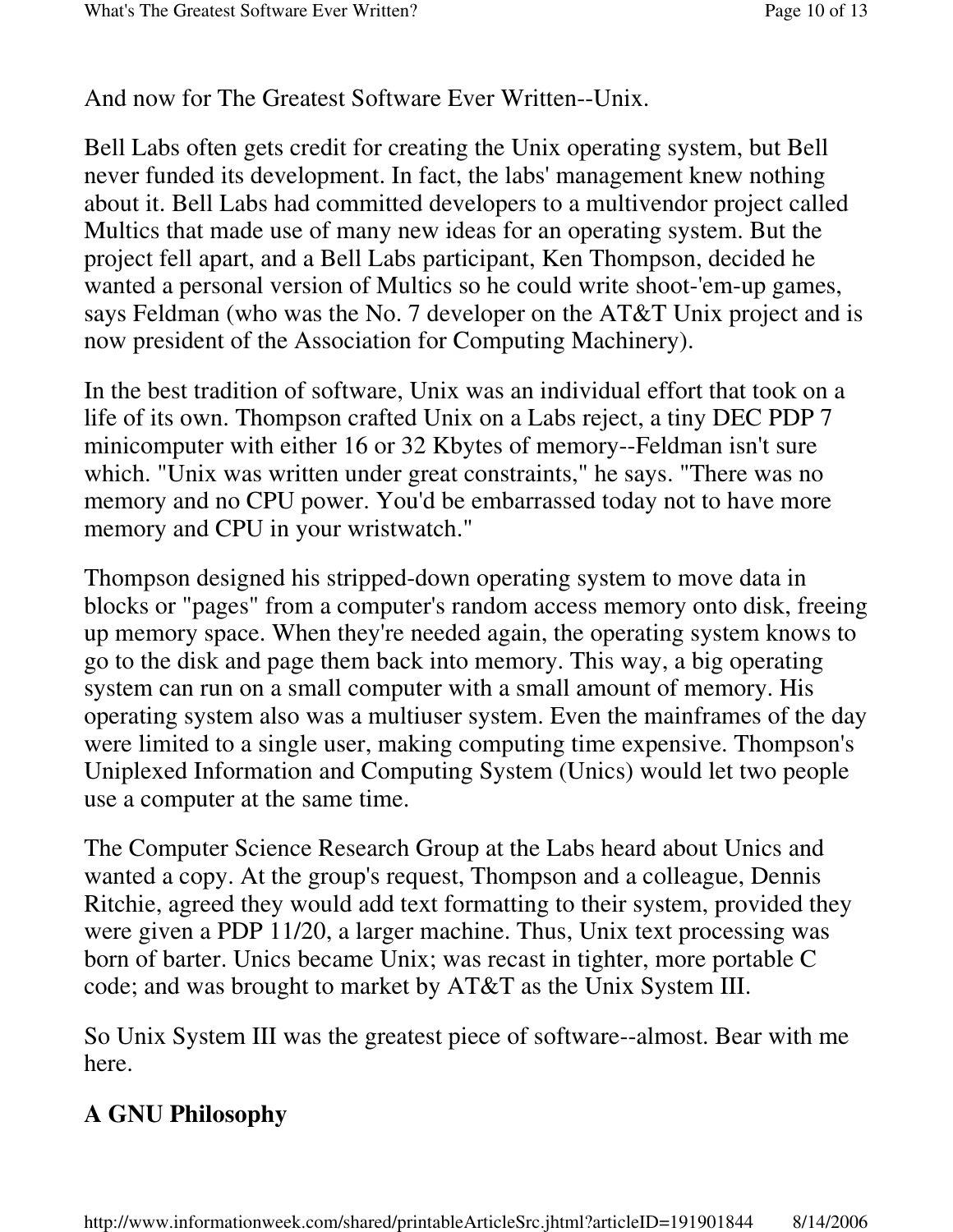System III represented an advance, but it lacked many things, such as a windowing system, a graphical user interface, and a method for dealing with distributed systems. In an attempt to loosen IBM's stranglehold on large computers, AT&T made Unix available to researchers and universities for a small fee. Some people think open source code began when software became freely downloadable over the Internet. They're wrong. In fact, open source has its roots in the early distributions of Unix. One of those distributions came from a figure working into the night to improve the University of California at Berkeley's version. Other researchers would hear of Bill Joy's additions and ask him to send them a copy. So the first open source code wasn't a digital file. It was a reel of magnetic tape that Joy dropped in the mail late at night after finishing other work, according to Eric Allman, a grad student with Joy at Berkeley and the author of Sendmail. In 1977, the compilation of Joy's and other grad students' additions became known as the Berkeley Software Distribution, or BSD.

Unix was designed as discrete modules of code, each relating to a part of the hardware system. That made it easier to revise than IBM's operating systems. The Berkeley grad students made swift changes. They added a clean, fast file system, reliable networking, and the powerful vi code editor. They added Berkeley Sockets API, making it as easy to send data to a location on the network as to a local disk.

Defense contractor Bolt Beranek & Newman was at that time the official implementer of TCP/IP networking for the Defense Advanced Research Projects Agency. In BSD 4.1a, the Berkeley grad students modified TCP/IP to suit their own tastes. In 1986, Darpa would test the TCP/IP in BSD 4.3 and decide it was better than BBN's.

Bill Joy left Berkeley in 1982 to co-found Sun Microsystems, using the Berkeley Software Distribution as the basis for SunOS and Solaris. Sun and AT&T collaborated on improving System V, producing a consolidated System V Release 4. They agreed it would be the standard Unix for the future. AT&T, wanting a return on its Unix investment, increased its fees for the software.

But the Berkeley students weren't so easily derailed. They rewrote BSD Unix, ridding it of AT&T files and creating a new distribution that could run on lowcost Intel hardware. With yet another version looking like it might run off with AT&T's profits, AT&T's Unix Systems Labs sued BSDi, the company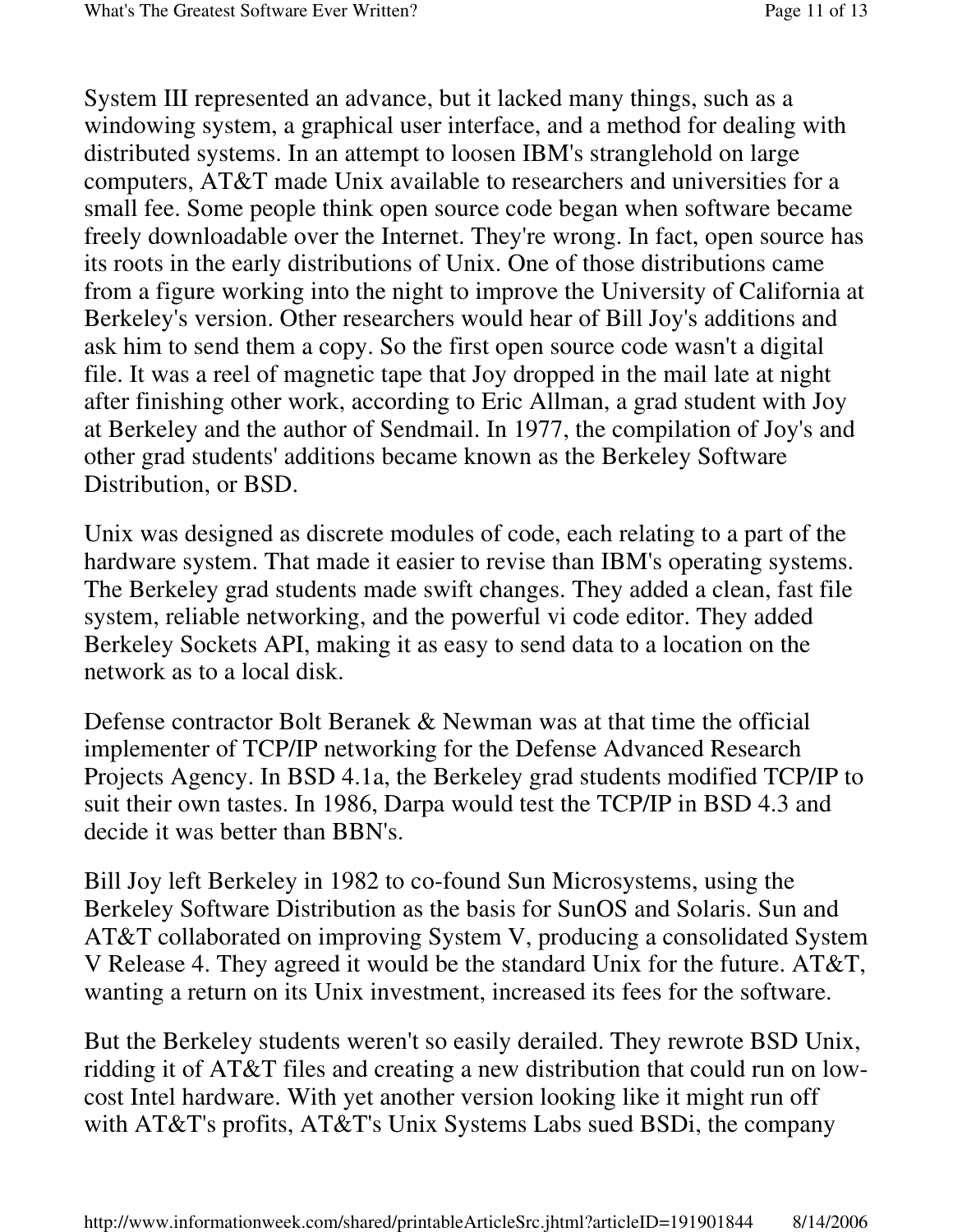distributing Berkeley Unix for Intel. Unix System Labs won an injunction against BSDi, tying up Intel-based Unix for years.

Meanwhile, high fees for Unix outraged Richard Stallman, a grad student who used it at the MIT artificial intelligence lab. Software, he decided, was an intellectual asset and should be free, like the published work of his fellow researchers. He set about building a set of tools called GNU that programmers could use to create their own software.

#### **MORE ONLINE ABOUT SOFTWARE BRILLIANCE**

What about windows? Find out at *informationweek.com/1101/windows.htm*

You tell us: Take our poll, nominate a candidate, and win (semi) valuable prizes at *informationweek.com/1101/software\_poll.htm*

Software that almost made it at *informationweek.com/1101/list.htm*

Those tools reached Linus Torvalds, a 21-year-old student in Helsinki, Finland, when he was looking for a version of Unix that would run on his Intel PC. He used them to develop the Linux kernel, and the rest is history. Linux became so popular that it displaced the Berkeley Software Distributions on Intel hardware. Today, Linux threatens to take over the high end of the market as well. But Linux is merely a clone of an incomplete GNU system and its BSD predecessors. They generated all the key concepts implemented in Linux. That's why Sendmail and BIND, building blocks of the Internet, were developed under Berkeley Unix, not System V. And that's why Microsoft, when it sought the best implementation of TCP/IP for Windows, took the one in BSD Unix. When Darpa wanted to build its Arpanet internetwork--or Internet--in 1983, it dropped its existing protocol and relied on BSD Unix TCP/IP.

So there you have it: The single Greatest Piece of Software Ever, with the broadest impact on the world, was BSD 4.3. Other Unixes were bigger commercial successes. But as the cumulative accomplishment of the BSD systems, 4.3 represented an unmatched peak of innovation. BSD 4.3 represents the single biggest theoretical undergirder of the Internet. Moreover, the passion that surrounds Linux and open source code is a direct offshoot of the ideas that created BSD: a love for the power of computing and a belief that it should be a freely available extension of man's intellectual powers--a force that changes his place in the universe.